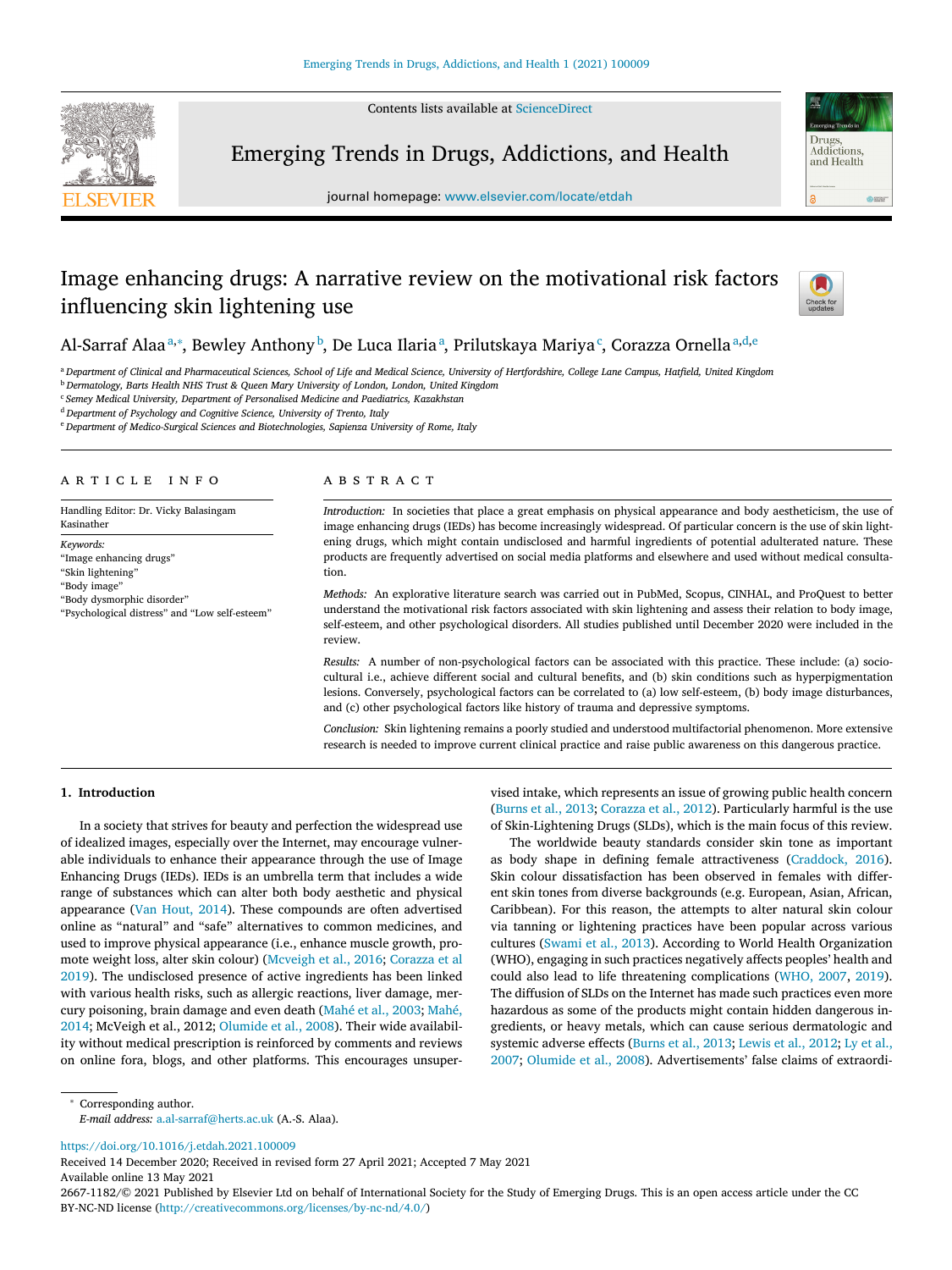nary results encourage people to purchase certain SLDs, including injectables, with no medical supervision. The media, such as magazines and websites, are the primary source of information and inspiration for these products [\(Cash,](#page-3-0) 2012). In a study conducted in Jordan, about 77% of participants believed that TV advertisements of skin lighteners influence women to use them [\(Hamed](#page-3-0) et al., 2010). Further, the persistent exposure to highly demanding "ideal images of beauty" (celebrities, influencers, fitness models, etc.) on social media has been linked with increased body image [dissatisfaction](#page-3-0) (Cafri et al., [2006;](#page-3-0) Corazza et al., 2019).

Females form the largest proportion of skin lightening users compared to men in the general population [\(Hunter,](#page-3-0) 2011). Although the prevalence of use differs around the world, it seems to be particularly popular among certain ethnicities and cultures. Fragmented evidence suggests that the ratio ranges from 25% to 96% in females in sub-Saharan Africa (Ly et al., [2007\)](#page-3-0), while it reaches about 25% of female [population](#page-3-0) in Mali and about 67% in other African countries (Mahé, 2014). James et al. [\(2016\)](#page-3-0) found that the average prevalence of skin lightening use in black communities is about 35%. It also seems to be in rise amongst men and teenagers (Benn et al., [2016\)](#page-3-0). According to a survey, 80% of Indian men were reported as users of skin lightening creams with an annual increase of 18% [\(Pillaiyar](#page-3-0) et al., 2017). Despite these few investigations, the prevalence of skin lightening across the general population is unknown and users might be reluctant to admit taking SLDs, considering it as a sensitive and private subject.

Various complications related to skin lightening products have been reported and mainly linked to the undisclosed presence of mercury, hydroquinone, and [corticosteroids](#page-3-0) [\(Naidoo](#page-3-0) et al., 2016; Olumide et al., 2008). Most of these complications are aesthetic or skin related, but they can also progress to serious systemic side effects (Lewis et al., 2012). Research reports nineteen type of aesthetic [conditions](#page-3-0) associated with skin lightening use, such as joint hyperpigmentation, stria atrophicae, skin atrophy, eczema, skin infections and skin cancer among others [\(Lewis](#page-3-0) et al., 2012; Ly et al., [2007\)](#page-3-0). Systemic side effects caused by products containing mercury are nephrotoxic, neurotoxic, and generating paradoxical [hyperpigmentation](#page-3-0) [\(Gbetoh](#page-3-0) and Amyot, 2016; Mahé et al., 2003; [Olumide](#page-3-0) et al., 2008). Systemic adverse effects from products containing steroids are well documented in the literature and include hypertension, diabetes, [immunosuppression,](#page-3-0) among others (Naidoo et al., 2016). Also, products containing hydroquinone have been recorded to cause many skin and systemic adverse effects, such as dermatitis, colloid milia, cataract, scleral pigmentation, patchy depigmentation, and exogenous ochronosis [\(Olumide](#page-3-0) et al., 2008).

Research examining the relationship between skin lightening and mental health problems reflects a relatively new field of study. For instance, Skin lightening has been recently linked to body Image disturbances (Charles and [McLean,](#page-3-0) 2017), such such as Body Dysmorphic Disorder (BDD) [\(Al-Sarraf](#page-3-0) et al., 2021) and previous exposure to trauma [\(James](#page-3-0) et al., 2016).

Overall, health professionals remain poorly aware of the phenomenon and often there is a lack of collaborative work among dermatologists, plastic surgeons, psychiatrists, psychologists, and primary health care professionals in preventing, detecting and treating possible harmful [behaviours](#page-3-0) or side effects associated with this behaviour (Al-Sarraf et al., 2018). In order to shed new light and contribute to the development of this field of study, we aim to explore here the motivational and risk factors associated with SLDs use and their relation to body image, self-esteem, and psychological disorders.

#### **2. Methodology**

An overview of the existing peer reviewed publications exploring the motivations behind skin lightening and their potential associations with mental health issues was carried out in PubMed, Scopus, CINHAL, and ProQuest. All studies published until December 2020 were included in the review. Emerged motivational risk factors were classified according

to both non-psychological and psychological motivational factors. The non-psychological factors were subdivided into (a) sociocultural, and (b) skin conditions related factors. The psychological related ones were associated with (a) self-esteem, (b) body image disturbances, and (c) other psychological conditions. This study, as part of a wider investigation on skin lightening use, was approved by the Health Science Engineering & Technology Ethical Committee with Delegated Authority (ECDA) University of Hertfordshire Protocol number: aLMS/PGR/UH/03609(1).

# **3. Results**

# *3.1. Non-psychological risk factors: sociocultural background and skin conditions*

Seeking beauty and attractiveness represents the main influencing sociocultural factor as well as a way to achieve different social and cultural benefits, such as getting better jobs and increase relationship chances. A 2011 study conducted by Charles and colleagues revealed that black men are usually more attracted by fair skinned women who they choose as wives, leaving in turn many darker coloured women unmarried. Also, men from upper social status may seek to marry light skinned wives to get the socio-economic benefits associated with fair skin colour [\(Charles,](#page-3-0) 2011). It has also been mentioned that lighter shaded black people earn more money and have more distinguished jobs than those who have darker shades (Thompson and Keith, 2001). Furthermore, getting jobs, education [opportunities,](#page-3-0) as well as pay raises/promotions in work place are linked to skin colour [\(Hunter,](#page-3-0) 2002).

The use of skin lightening products to treat underlying skin conditions or achieving softer skin, free from acne or pimples, was also found in various studies. Dlova et al. [\(2015\)](#page-3-0) found that the main reason for using skin lightening creams is to treat skin problems (including hyperpigmentation) and to achieve lighter skin tone. However, the study was conducted in a clinical setting which may bias the results. Moreover, the targeted population was women from Indian or African origins whose skin tone may be more prone to developing hyperpigmentation lesions when compared to other types of skin colour. Such findings were also supported by another study conducted at university campuses in Cameroon [\(Kouotou](#page-3-0) et al., 2017). Further validation of emerged from another community study conducted in Jordan, targeted pharmacies' customers, compared the motivational factors according to the skin colour of participants, their educational level, and their income. Most darker skin coloured participants use SLDs to lighten their skin tone or to treat hyperpigmented disorders, while most people who have lighter skin colour use SLDs because of hyperpigmentation skin disorders [\(Hamed](#page-3-0) et al., 2010). The aforementioned study is different from other studies in this review as Jordan is an Asian, middle eastern country and the population have a wide range of skin colour shades from very light to dark shades. Also, they compare skin lightening practice with many variables other than skin colour to investigate more about the causes of skin lightening.

A mixed methodology study in Rwanda showed that the major cause of using SLDs is to achieve "beauty", to attract men, and to have evenly coloured and smooth skin [\(Kamagaju](#page-3-0) et al., 2016). Another qualitative study investigating the motivations of using SLDs in Tanzania has found six motivational themes behind this practice. The four most prominent themes based on percentages in descending order were: (1) to be white, to "be beautiful" and to have an European look, (2) to impress peers, (3) to treat pimples and other skin conditions, and (4) to impress male partner/mate [\(Lewis](#page-3-0) et al., 2010). These two studies were conducted in African countries where the concept of "being beautiful" is largely connected with lighter skin shades [\(Buchanan](#page-3-0) et al., 2008).

In "the fairer the better" study, which was conducted in Sweden, quantitative data showed that women born in Africa, Asia, and in Middle east use SLDs more than the Swedish born counterparts. Qualitative data was obtained from sixteen women indicated that the main moti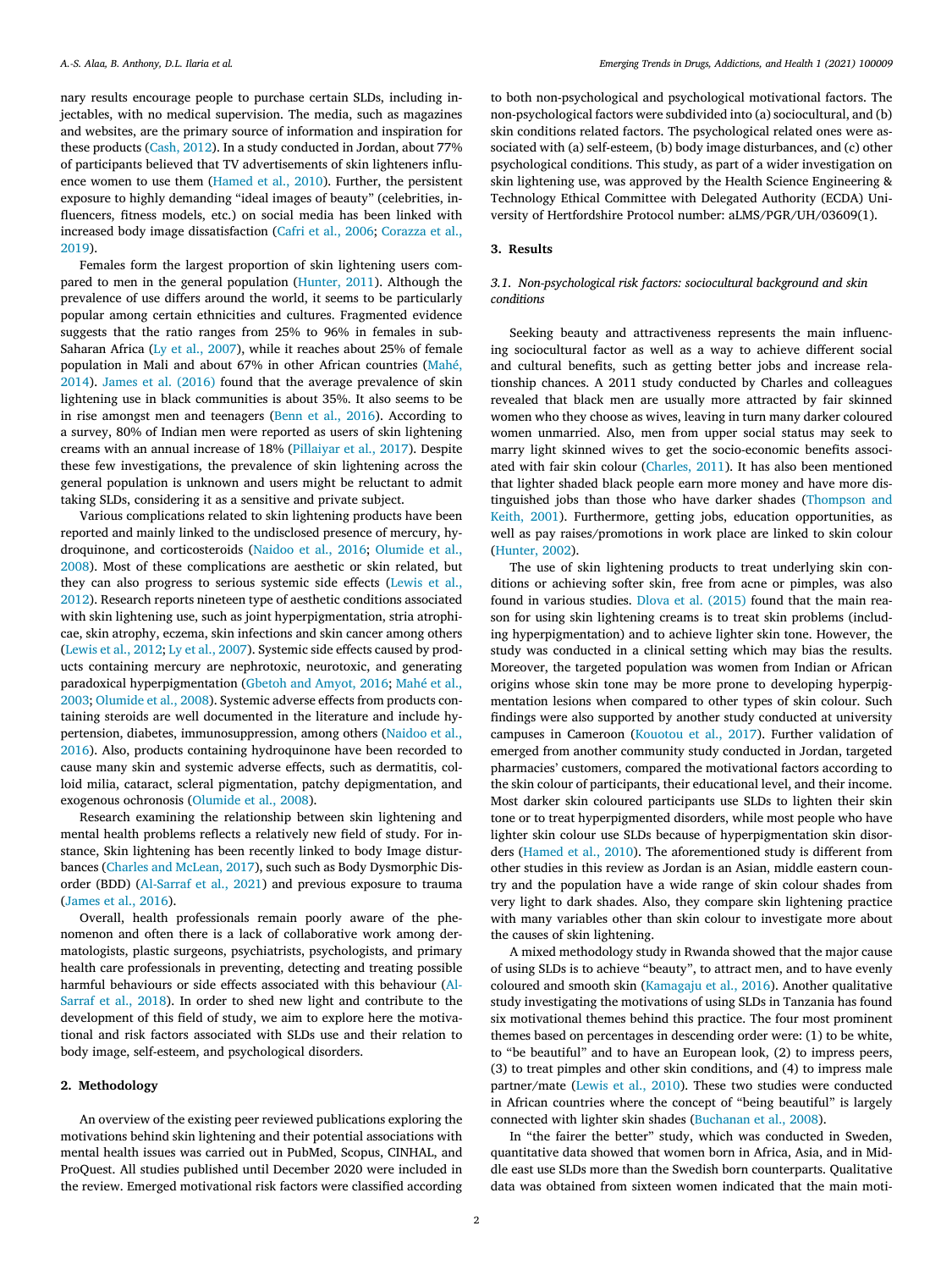vation of skin bleaching was to be "more beautiful" which means to most participants having lighter skin tone. Also, they associate being fair with having more economic advantages and social opportunities like better jobs and marriage chances (Darj et al., [2015\)](#page-3-0). For some ethnicities, a lighter skin tone is associated with socioeconomic rewards [\(Buchanan](#page-3-0) et al., 2008).

# *3.2. Psychological related factors*

Although to a lesser extent, studies relating skin lightening practices to psychological factors were also identified. The related psychological problems that have been highlighted in this review are categorised as (1) self-esteem related factors, (2) body image related factors, and (3) other potential psychological factors.

#### *3.2.1. Low self-esteem and self-hate*

In some cultures, having light skin is considered as a symbol of beauty and attractiveness, which negatively affect the self-esteem of those who have darker skin tones [\(Charles,](#page-3-0) 2003). Participants in a study conducted in Malaysia gave their opinion about "lighter skin tone" as a key feature for higher self-esteem, getting married, having better job, and higher social status [\(Rusmadi](#page-3-0) et al., 2015). Some evidence suggests that lighter skin coloured minorities like African Americans have higher self-esteem than their darker counterparts (Swami et al., 2013; [Thompson](#page-3-0) and Keith, 2001). [Furthermore,](#page-3-0) SLDs users self-worth and confidence level may be negatively impacted when they fail to achieve the difficult goals of having fair skin and may progress to BDD [\(Bakhshi](#page-3-0) and Baker 2011).

One study showed that the majority of women disagree to the statement "lighter skin tone provides women with higher self-esteem" while a significant proportion of skin lightening users agree to this notion [\(Hamed](#page-3-0) et al., 2010). Another cross-sectional study conducted in 26 countries to investigate the association between the use SLDs and both health and social correlates, revealed that skin lightening users showed depressive symptoms, absence of personal mastery and low self-esteem [\(Peltzer](#page-3-0) et al., 2016). In Jamaica, a study comparing a sample of 54 participants, of bleachers and non-bleachers, using qualitative questions along with Rosenberg self-esteem questionnaire showed that the group of non-bleachers have a higher self-esteem than the bleachers group. However, this does not necessarily mean skin bleaching is a result of low self-esteem and hence further research is required to investigate the motives behind skin bleaching [\(Charles,](#page-3-0) 2010a). Charles has also stated that self-hate comprises one of many complex reasons which drives this practice [\(Charles,](#page-3-0) 2010b). In contrary, a qualitative study of 18 participants also conducted in Jamaica revealed that there is no association between self-hate and skin bleaching by showing no significant difference between bleachers and non-bleachers in average scores [\(Charles,](#page-3-0) 2003). Therefore, Charles criticizes the self-hate paradigm in explaining skin bleaching practice in Jamaica. Alternatively, he promotes "the complex personhood as a useful psychological construct to liberate the skin bleachers from the mental pathology explanation of their behaviour". In this concept, he considers the "miseducation and colourism", which resulted from the history of slavery and colonialism, as the most plausible explanations of skin bleaching in Jamaica [\(Charles,](#page-3-0) 2010b). However, these studies were locally conducted in Jamaica. So, the results cannot be generalised.

Following this contradicted evidence about skin bleaching and selfesteem relationship, further research is required in multicultural setting to add robustness to the current evidence.

#### *3.2.2. Body image disturbances*

Skin colour has been considered as body image variable for women as it affects their beauty and attractiveness just like body shape and size variables [\(Buchanan](#page-3-0) et al., 2008). There is some evidence connecting skin colour dissatisfaction with negative body image in some ethnic minorities [\(Swami](#page-3-0) et al., 2013). Similarly, skin colour preference is also related to body satisfaction in a Canadian study which compared Canadian young women from European and South Asian origins. The latter showed a great preference to be lighter in colour and demonstrated low body satisfaction compared to their European [counterparts](#page-3-0) (Sahay and Piran, 1997). However, the study did not consider skin lightening practice among young women who aspire to be lighter. Nevertheless, the desire to have lighter skin colour should not be ruled out as a reason for skin lightening practice.

While the concern about body image seemed to play a crucial role among bleachers [\(Charles,](#page-3-0) 2003)(, Charles and [McLean](#page-3-0) (2017) refuted this concept when they investigated the association between skin bleaching and body image disturbance. They concluded that most skin bleachers do not suffer from body image disturbances. These results cannot be generalized as it has been conducted in one country (Jamaica) and among one ethnic group.

Different findings recently emerged from another study (Al-Sarraf et al., 2021) [highlighting](#page-3-0) a previously unexplored association between skin lightening practice and BDD in a larger sample of clinical and [non-clinical](#page-3-0) population. As it has been suggested (Prieler and Choi, 2014), more attention should be paid in future research at the association between body image and different aspects, other than body weight (e.g., the skin colour and facial features) and at relationship between different psychological conditions and skin lightening behaviour (Darj et al., [2015\)](#page-3-0). For instance, a recent study has found an excessive use of IEDs during the Covid-19 pandemic, where self-isolating individuals have shown to be even more concerned about their physical appearance and more likely to take a wide range of products to boost their body image [\(Dores](#page-3-0) et al., 2021).

# *3.2.3. Other psychological risk factors*

Skin lightening has also been connected with psychological problems in literature such as history of trauma and depressive symptoms. This was investigated in a study conducted in three Caribbean countries which concluded that those who lighten their skin colour showed symptoms related to depression, previous exposure to trauma or childhood abuse [\(James](#page-3-0) et al., 2016). Childhood physical and sexual abuse have been considered as potential risk factors for future BDD development [\(Buhlmann](#page-3-0) et al., 2012), which can drive body alteration practices such as skin lightening.

#### **4. Conclusion**

The skin lightening phenomenon represents an intricate interplay of psychological, sociocultural, historical, racial, and even political factors, which remain poorly addressed. Most explanations of the underlying motives behind this practice fall into the sociocultural category. For some cultures, the concept of beauty is largely connected with lighter skin shades and is considered a way to achieve social and cultural benefits. The goal of having uniformly coloured skin is another common reason for the wide use of SLDs which has been reported as a treatment for some skin conditions.

While seeking attractiveness can help gain social advantages, it can also lead to impaired self-esteem, lowered confidence level, and negatively impacted body image especially when the desired results are difficult to achieve. However, this does not necessarily mean SLDs usage is a result of low self-esteem. Although the concern about body image can play a crucial role among SLDs users, the association of SLDs usage with body image problems, and psychological risk factors are limited and still inconclusive.

# **5. Recommendations**

Broader and more extensive research is needed to better understand the motivational variables behind SLDs use. This will enhance the existent evidence and reduce literature contradictions. Recognizing the causes can lead to collaborative clinical work among dermatologists,